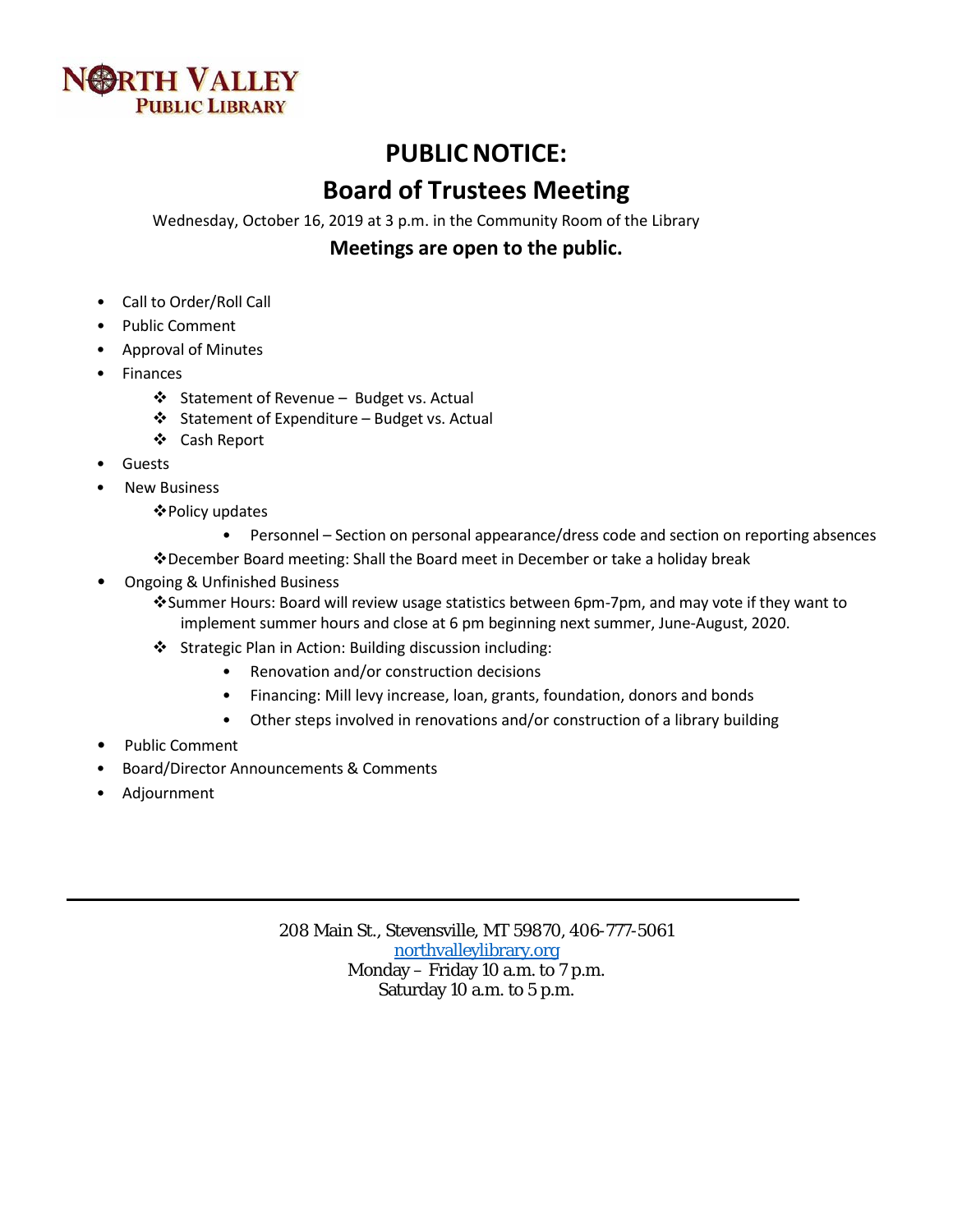### **North Valley Public Library**

Minutes Board of Trustees Meeting

Wednesday, October 16, 2019 at 3 p.m. in the Community Room of the Library

#### **Call to Order/Roll Call**

The meeting was called to order at 3:05 p.m.

#### **Present:**

Caitlin Dunn, Board Member Victoria Howell, Board Chairman Leon Theroux, Board Member

Kim Tiplady, Board Member Denise Ard, Director

Absent: Dianne Snedigar, Board Member

#### **Guests**

Amy Horlacher, Foundation President

#### **Public Comment**

No public was present therefore there was no public comment

#### **Approval of Minutes**

The board wants the notes from the September presentation, "Building Campaign Basics & Must-Haves" by Missoula Public Library's Foundation President to be written up and added as an addendum to the minutes. Leon made a motion to approve the business section of the minutes and have all the sections on the presentation separated. In addition the rest of the notes written by Denise, Caitlin and Amy Horlacher should be typed and compiled and presented at the next meeting as the addendum. Kim seconded. The motion passed unanimously.

#### **Finances**

The board reviewed the Statement of Revenue, Statement of Expenditure and Cash Report. A question was asked about the expense of \$2,619 for building improvement in the library depreciation fund. Denise said it was for the asbestos removal. Leon asked why the nonresident fee was at 51%. Denise said she estimated the revenue based on the previous year and it is an annual charge.

Caitlin moved to approve the financial reports. Kim seconded. The motion passed unanimously.

#### **Guests**

Amy said they lost members and need new Foundation officers.

#### **New Business**

#### *Policy updates - Personnel – Section on Personal appearance*

The board decided to leave the dress code as is and was satisfied how the director is currently implementing it. The director has the discretion to make a special day if desired but t-shirts shall not be a regularly allowed dress.

#### *Policy updates - Personnel – Section on Reporting absences*

Kim moved to accept the revision. Caitlin seconded. The motion passed unanimously.

#### *December Board meeting: Shall the Board meet in December or take a holiday break*

The board agrees not to have a December meeting. Leon requests that they still receive the November financial statements in December. Denise said that is not a problem. Leon moved to take a December holiday break and not have a board meeting. Kim seconded the motion. The motion passed unanimously.